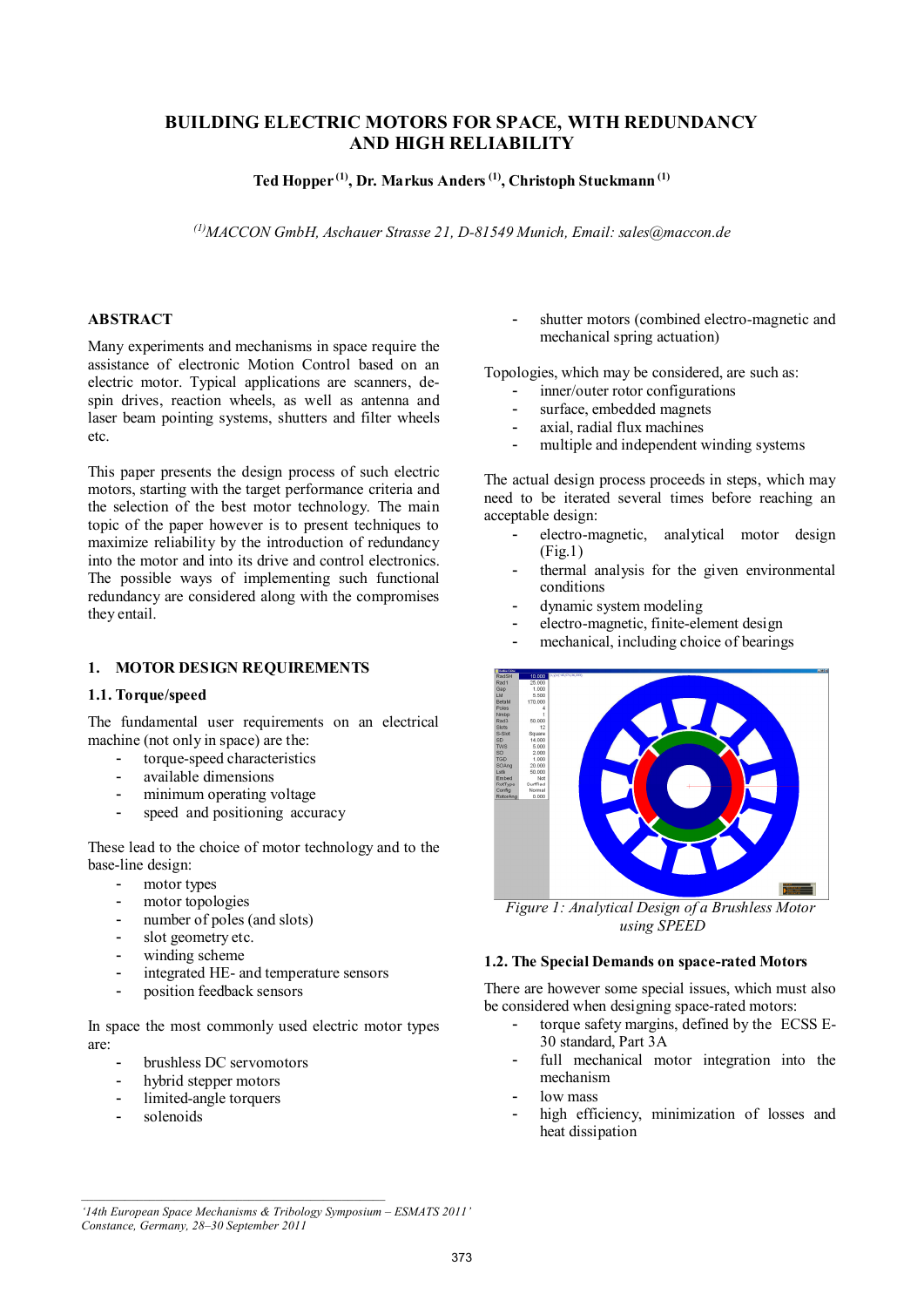- use only of permissible materials:
	- o no or very limited out-gassing
	- o temperature range
		- o corrosion coatings
		- o acceleration/vibration
	- radiation sensitivity
- stray magnetic fields
- life and reliability

One part of the motor or mechanism, which contributes significantly to life and reliability, is the bearing and lubrication system. This issue is however not considered further in this paper.

# **1.3. Life and Reliability**

The specified life-time of the mission is probably the greatest demand on the design (as well as on the manufacture and qualification) of space-rated motors. Long life and reliability are achieved by employing conservative and proven designs as well as the best possible quality levels of material and workmanship.

However one further measure can significantly improve the life-time of a motor-based, space mission; that is the implementation of intrinsic redundancy by duplicating magnetic and winding sub-systems. If one of these fails, at least one further sub-system is available to maintain operation, either with full performance or with some given de-rating.

The next chapter considers the basic issues of faulttolerance within an electrical machine and approaches to implement redundancy.

### **2. FAULT TOLERANCE IN AN ELECTRICAL MOTOR DRIVE**

Examples of fault-tolerant electrical drives can be found in the literature for all major types of motors. The procedures described are applicable for most types of electric machines, particularly if parts of the motor, such as the stator windings, are similar.

### **2.1. Classification of Redundancy**

A classification according to characteristics of redundancy leads to three groups [1]:

(1) structural redundancy can be achieved in a drive by duplicating the electrical machine and the power electronics according to the order of redundancy, which is requested. This leads to so called main and additional redundant drive(s). From the electrical machine point of view these can be realized in the same motor (the main and redundant windings sharing one stator in combination with one rotor) or in completely separated stators and rotors.

 In general there two possibilities to structure redundancy within a single motor with the help of the main and redundant windings. One is to multiply the number of phases to the redundancy level of the system; the other is to choose a winding structure which achieves the order of redundancy by multiplying the number coil groups of each phase. In both cases the inverter(s) can still use the classical 3 phase topology.

 Anyhow these machines must be overrated in such a way that even in the event of a fault the machine is capable to run with the minimum specified performance. If the redundancy of the motor is to be realized by multiplying the number of phases, their number *n* must be greater than the minimum number of phases (*n*-*f*) which is required to achieve that performance. Thus these machines are over-rated with the ratio of  $n/(n-f)$ , if *f* is the number of faulty phases. For the second configuration described the over- rating factor is equal the multiplying factor of the coil groups.

- (2) functional redundancy is achieved by handling errors or failures in the drive with completely different machine control schemes.
- (3) the third group combines structural and functional redundancy by leading out the neutral point of the machine and connecting this to the appropriate point to the inverter in order to gain additional degrees of freedom in motor control.

In this paper we will focus on the structural redundancy option and the permanent-magnet excited synchronous machine.

# **2.2. Faults**

There are many potential faults which can occur in a drive system, only a few main ones are listed [2] below:

- (i) Mechanical faults in electrical machines are mainly attributed to the bearings, and are predictable but generally infrequent.
- (ii) Electrical faults, on the other hand, are much more difficult to predict and are more frequent.

The main categories of fault in electrical machines are:

- Open-circuited phase
- Single phase short-circuit
- Phase-to-phase short-circuit

Within the power converter the faults to consider are: • power device open circuit

- power device short circuit
- power device phase-leg short-circuit
- DC link capacitor failure.

### **2.3. Fault Tolerance**

The term fault–tolerance has two different meanings [3]. (1) to support a temporary fault without being damaged.

To achieve that, the motor is specifically designed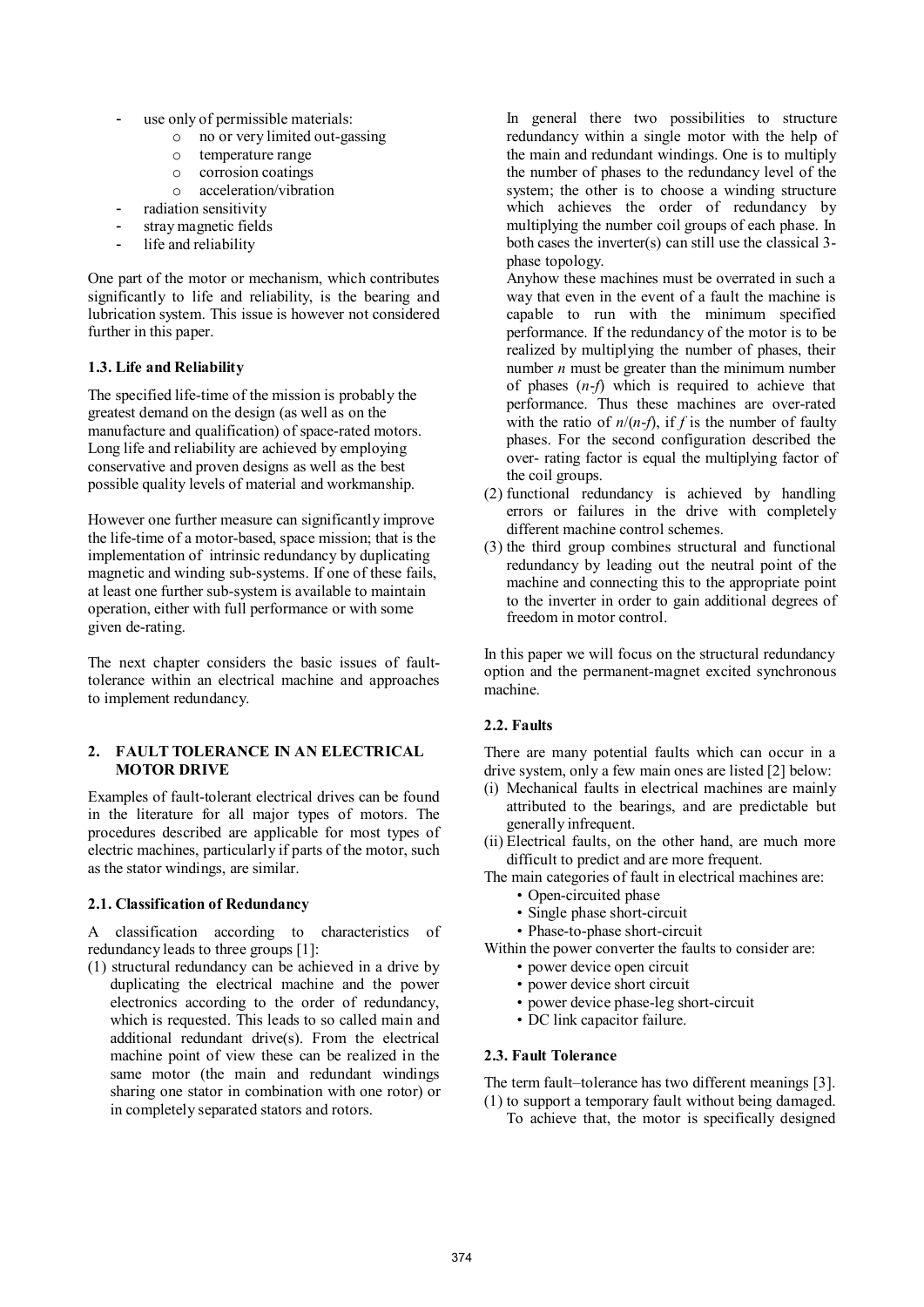with an inductance high enough to limit the short– circuit current to a given threshold. This design approach does have a disadvantage; it leads to a high inductance, which implies a low power factor during the healthy operations.

(2) to work even under faulty operating conditions. In this case the designs of the motor and the inverter cannot be kept distinct, and different solutions can be adopted. A multi–phase motor drive can be designed. For these solutions, the motor cost does not increase significantly; however the inverter cost can even be double that of the conventional three– phase inverter.

Thus a fault-tolerant machine must, either inherently or specifically, be designed to incorporate the following features [3], [4]:

(1) If it can be realized in the motor design there should be physical separation of phase windings, to minimize the possibility of a fault or physical damage in one phase propagating to other phases, and to limit the likelihood of phase-to-phase shortcircuits, which would dramatically compromise the achievable performance. This can be achieved by using a fractional-slot motor design with non overlapping coils and one coil side per slot (Fig. 2). In design cases where it is not possible to have physical separation of the winding system (for example classical LAT motors or stepper motors with a slot to pole combination where both winding system are wound on the same tooth) attention should be paid to the insulation between the winding sub-systems.



*Figure 2: Physical separation of windings by winding every coil on a single tooth*

(2) Magnetic isolation between phases, so as to minimize electromagnetic coupling effects (resulting in a low mutual inductance), and thereby limit the effects of fault current flowing in one phase on the capability of other phases, and in turn on the performance of the machine. For a surface mounted magnet design with a non-magnetic retaining sleeve the mutual coupling is insignificant because of the reduction of the air gap component of the armature reaction field.

- (3) Thermal isolation between phases, in order to limit the effect of localized heating due to a fault on one phase on the thermal performance of other phases. If the stator outer surface is well cooled then the dominant temperature rise in the machine is within each slot.
- (4) Electrical isolation between phases, in order to maintain rated performance capability in the event of a power electronic device failure or a winding shortcircuit. Each motor phase is fed by a full-bridge converter and is therefore independent (no common star point), see Fig. 3.
- (5) A phase inductance high enough to limit the shortcircuit current to less than the rated full-load current of the machine, and thereby enable it to operate with a short-circuited phase winding for an indefinite period. This, however, reduces the power factor, and therefore necessitates an increase in the Volt-Amp rating of the power electronic converter.



*Figure 3: Full electrical isolation for a 9 phase drive with 2-level power supply redundancy*

### **2.4. Fault Tolerance Summary**

With regard to the machine design, the essential conclusions are that the machine should have

- (1) a surface mounted magnet rotor design,
- (2) high armature self inductance,
- (3) each winding wound around a single tooth and
- (4) only one phase winding per slot.

For designs where physical separation of the winding system is not possible additional insulation measures must be taken.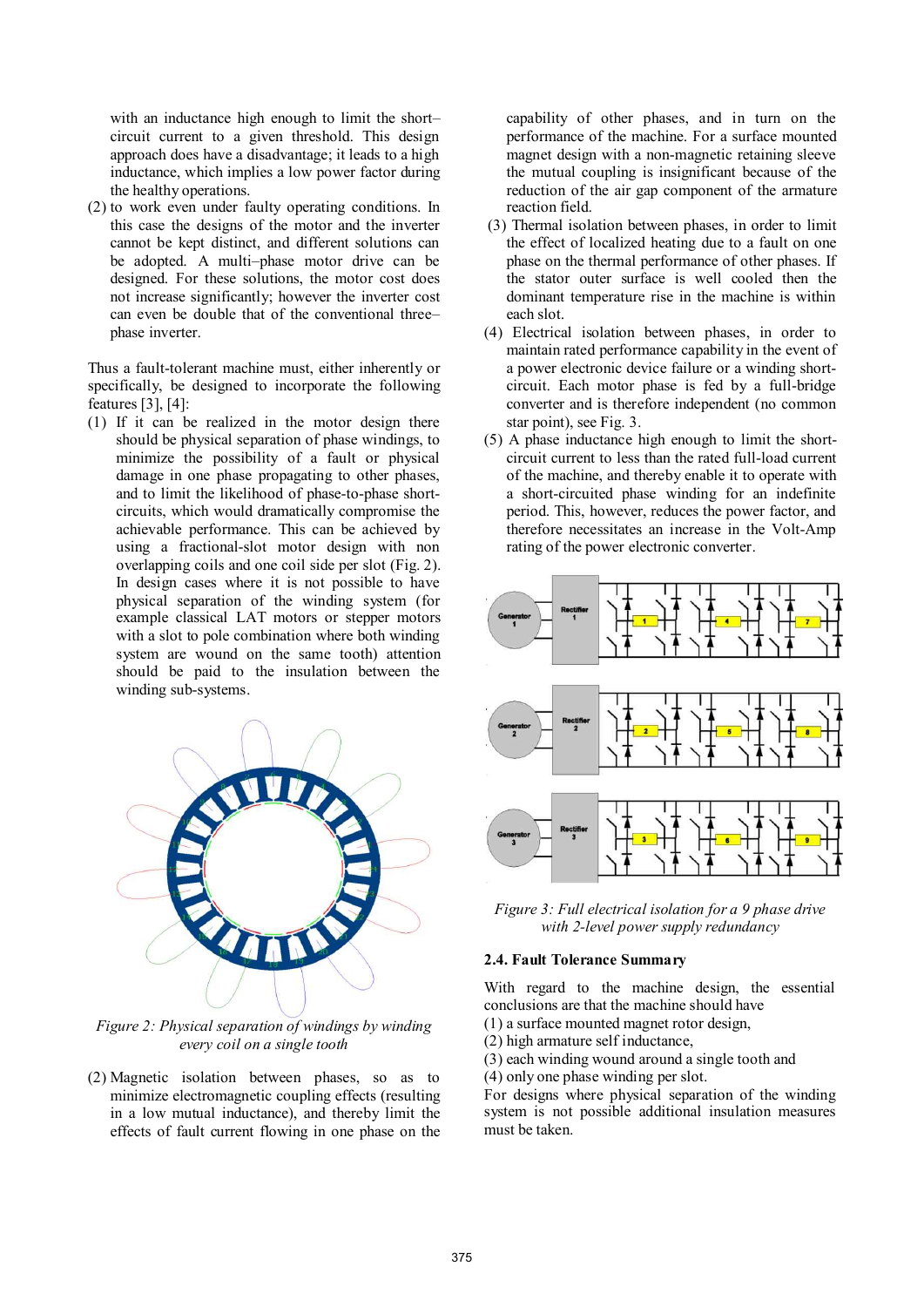The first two conclusions appear to be in conflict because the windings of a surface mounted magnet machine generally have a lower reactance. However, the key to meeting these requirements is to design for a large leakage inductance by modifying the depth and width of the slot opening, commonly called the stator reactance slot. In the event of a phase winding shortcircuit one half of the magnet flux, which normally passes up one tooth, is shunted across each reactance slot. To avoid undue saturation the depth of the tooth slot opening is designed to be approximately one half of the tooth width, with the reactance slot width being chosen according to the value of inductance required.

### **3. THE BEPI COLOMBO MMO ANTENNA DESPIN MOTOR**

#### **3.1. Mission**

The Bepi Colombo Mercury Magnetospheric Orbiter (MMO) will be launched 2014/5. It will investigate:

- the origin and evolution of a planet close to the parent star
- Mercury as a planet: form, interior, structure, geology, composition and craters
- · Mercury's vestigial atmosphere (exosphere): composition and dynamics
- Mercury's magnetized envelope (magnetosphere): structure and dynamics
- · Origin of Mercury's magnetic field
- Polar deposits: composition and origin
- Einstein's theory of general relativity (an experimental verification)

The motor example described here is used in the MMO Antenna Despin Mechanism (Fig. 4). This mechanism has the task of maintaining the orientation of the High Gain Antenna towards the earth while the rest of the satellite is spinning – to minimise its outer surface heating due to the high level of radiation received from the sun.



*Figure 4: MMO Antenna Despin Mechanism Photo: Astrium, D*

### **3.2. Choice of Motor Topology**

A surface permanent magnet synchronous machine with a fractional slot winding scheme with single tooth coils was chosen. Single-level redundancy is achieved in this case by duplicating the stator; a single rotor passing through both stators. The two independent stators are shifted by half a slot pitch with respect to each other in order to minimize the cogging ripple. Only one machine is activated at the same time.



*Figure 5: Main and redundant stator, potted as one unit*

#### **3.3. Choice of Materials**

In addition to the redundancy issue in the design and manufacturing process of the electrical machine the question on the materials is of high importance in particular due to the stringent space requirements on the out-gassing of materials. Close cooperation with the material specialists of the Space Agency helped to choose the right materials.

#### **4. THE SENTINEL-3 SCAN DRIVE MOTOR**

#### **4.1. Mission**

The Sentinel-3 is an environmental research satellite. It will carry a suite of four instruments, designed to combine oceanography and monitoring of land vegetation. One of these is the Sea Land Surface Temperature Radiometer (SLSTR), which is a conical imaging radiometer with a dual view capability: a nearnadir view and an inclined view.

In operation infrared and visible energy is reflected off the mmirror of the Scan Mechanism onto a parabolic mmirror. From there, the energy is then focused and reflected to the infrared and visible focal planes. Focal Plane Assemblies detectors convert the radiant energy into electrical signals. These low level signals are amplified, digitized, processed and passed onto other systems on the satellite for transmission back to the Earth.

In addition to the earth, the SLSTR detectors also view calibration targets for the visible and thermal channels during each circular scan. Two stable high-accuracy blackbody targets provide calibration of the IR channels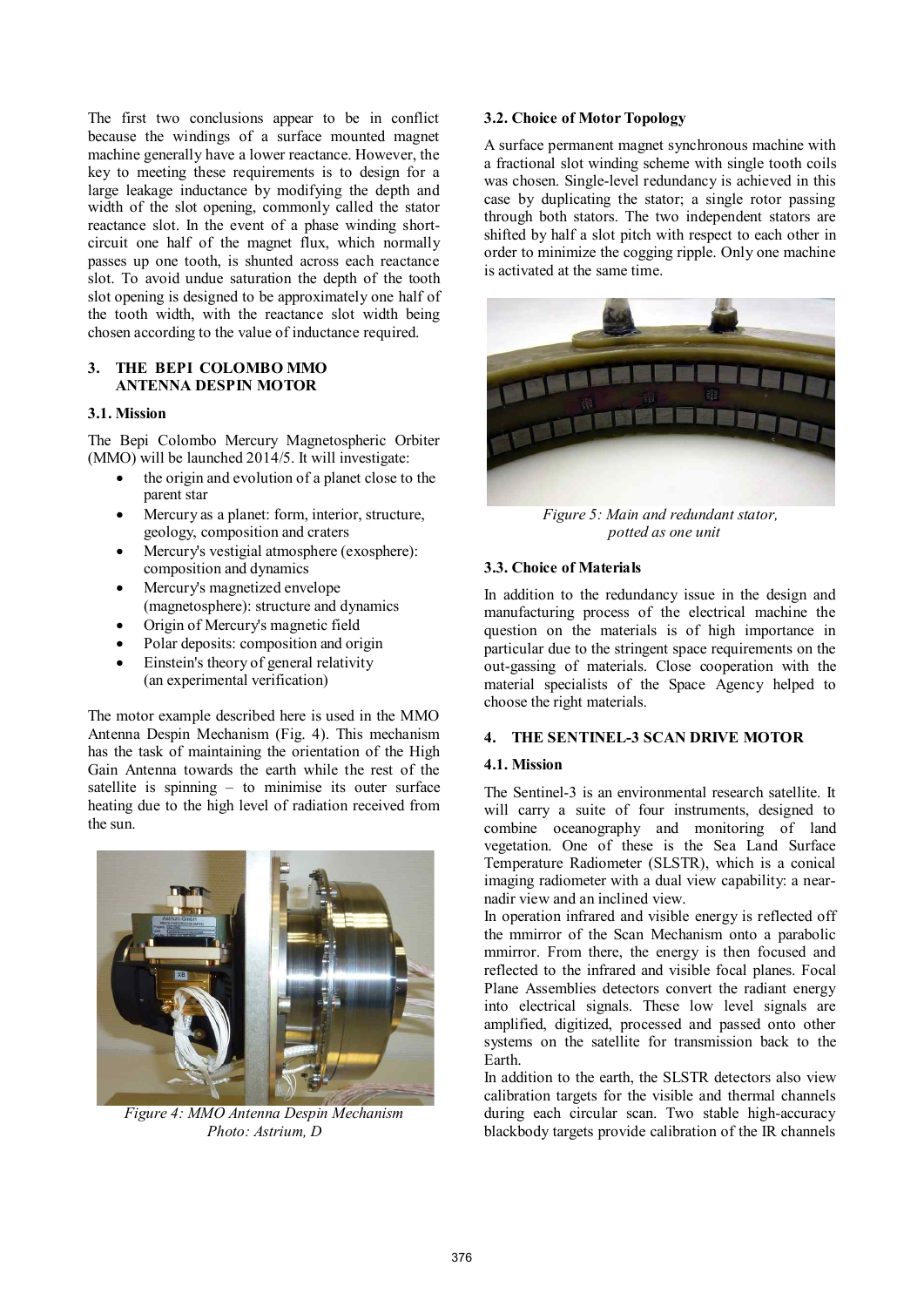for every scan, whilst an on-board visible calibration system Visual Calibration Unit is viewed once per orbit.

#### **4.2. Choice of Motor Topology for the Scan Drive Motor**

In this project the redundancy concept allows for main and redundant motor winding sub-systems in a single stator, each being driven by their own motor driver electronics and feedback encoder.

Again a 3- phase surface, permanent magnet synchronous motor with a fractional slot winding scheme was chosen, with single tooth coils (compare Fig. 2). In this case single-level redundancy is achieved in this case by winding every phase onto a single stator tooth. The back EMF curves of two winding systems are in phase.

To achieve the physical separation of the main and redundant winding only one slot of adjoining 4 slots of a coil group for one phase of the main and redundant winding system is used (Fig. 6).



*Figure 6: Winding scheme of Sentinel-3 Scan Drive Motor with 20 poles and 24 slots*



*Figure 7: Sentinel-3 Scan Drive Motor stator with independent integral windings* 

# **5. CONTROLLER DESIGN**

The implementation of redundancy in a space-motor automatically leads to redundancy being needed in the controller. In fact this commonly has the lower MTBF value and therefore has most to gain by duplication. Not only must the power stage be duplicated but also the command channel, controller and any motor feedback system in the mechanism (Fig. 8).

Last not least a fully independent electrical supply is needed for each of the redundant channels.



*Figure 8: A 2-channel,single-level redundant Motor Control and Drive Unit with both dual motor, encoder and command channels*

### **6. CONCLUSIONS**

The reliability and availability of mechanisms can be increased considerably by applying redundancy techniques in the magnetic and winding design of the motor. However there are trade-offs.

The first issue is that of winding resistance. As the available copper volume within the motor must be shared between two or more winding sub-systems, the winding resistance of any single sub-system and therefore the continuous torque rating of the motor suffer. The peak torque rating need not however be reduced, as long as the supply voltage is sufficient to inject the current needed.

Secondly, when implementing independent winding sub-systems in the same stator, there can be serious magnetic interactions between them in the case of failure, which lead to high oscillations and a degradation of performance. This is particularly the case, when a single-phase short-circuit occurs (internal to the motor or in the controller or wiring harness). The effects of this can however be countered by shortening together all phases of the failed winding sub-system.

Thirdly, if the short-circuit condition is sustained, the failed winding sub-system will generate electromagnetic damping within the mechanism. This in turn will increase the drive power requirement on the intact winding system and drive; the additional power requirement must be allowed for when dimensioning the drive system.